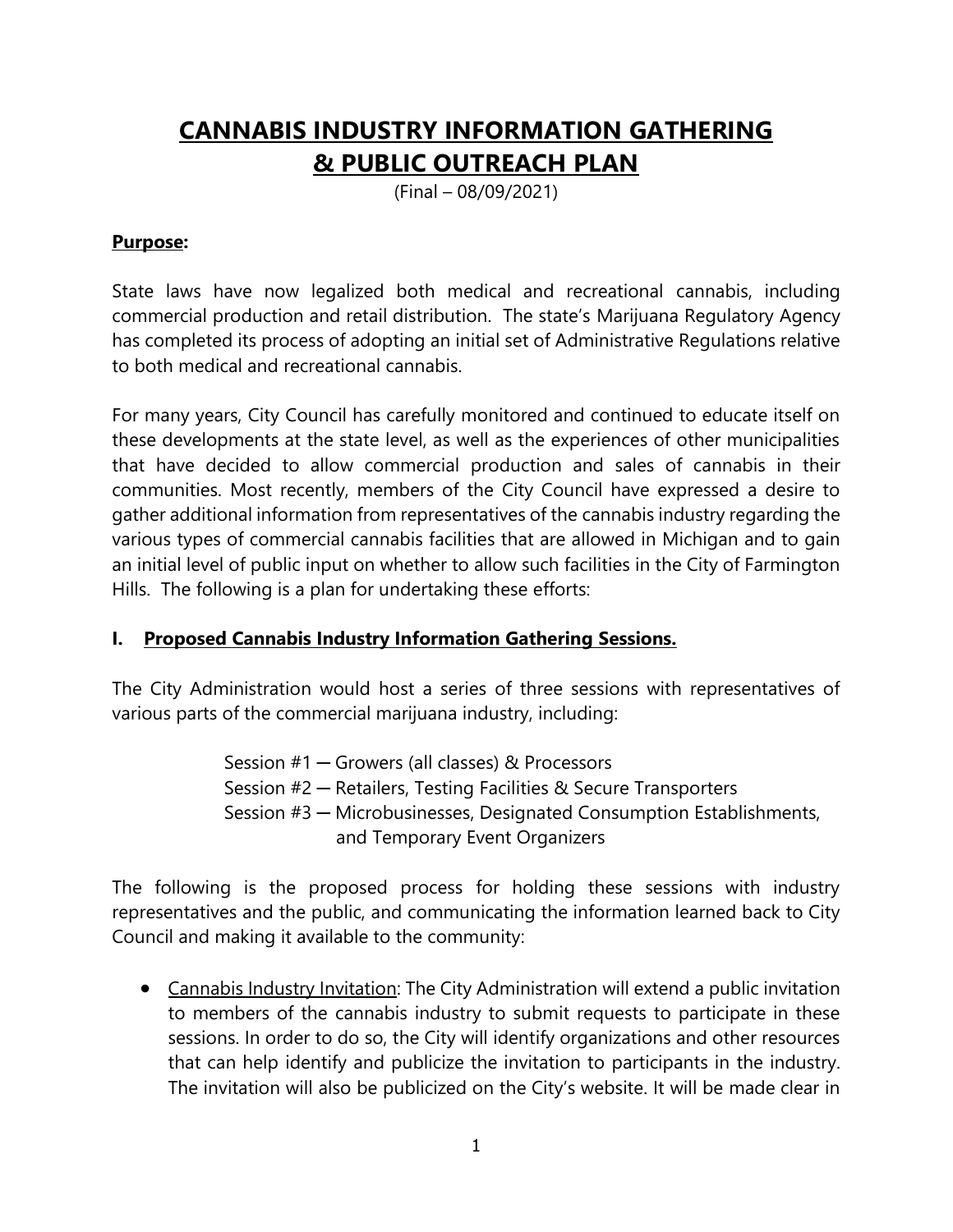the invitations that these sessions are for information gathering only and no deliberations or decisions of any kind will be made at them.

- Choosing a Pool of Participants: The invitations will direct prospective volunteers to the City's website, where a form will be made available for them to fill-out and submit electronically with a timestamp. The form will ask prospective volunteers to provide information about themselves and the session or sessions they are volunteering to participate in. It will be made clear in the form and at each session that this is not an opportunity for the participants to promote their business with the City and participants will not gain any sort of competitive advantage in licensing if City Council ultimately decides to opt-in to licensing facilities in the future. The City Administration will review the responses to identify and accept the offer to participate from the first 12 people that submit a volunteer form for each session, provided, however, the number of participants may be increased as follows: The City of Farmington Hills is a multicultural and diverse community, and its City government is deeply committed to the principles of equity, diversity, and inclusiveness. As such, minorities, women, and individuals with disabilities are encouraged to volunteer to participate in the sessions, and the City will strive to have the volunteers participating in each session reflective of the diversity in the City. In furtherance of this objective, participants may be added to the sessions from the remaining volunteer pool after the first 12 participants are identified.
- Public Invitation to Attend Sessions: At least thirty days before each session, the City Administration will undertake the following efforts to invite the public to attend the sessions and learn about the industry: (1) post an invitation on the City's website ; (2) post an invitation on the public meeting notice board(s) at City Hall; (3) send invitations to COHA and neighborhood homeowners associations whose contact information is on file with the City with a request to distribute to and inform their members by email, list serve or other neighborhood social media outlets available to them; (4) send an invitation to the Farmington Public Schools Superintendent with a request to distribute to Board members and others in the school community as they find appropriate; (5) send an invitation to the Greater Farmington Area Chamber of Commerce; (6) post on the City Hall and Hawk electronic message boards; and (7) prepare and provide press releases to newspapers, television stations, and radio stations.
- Length of Sessions: It is anticipated that each session will last approximately 1-2 hours.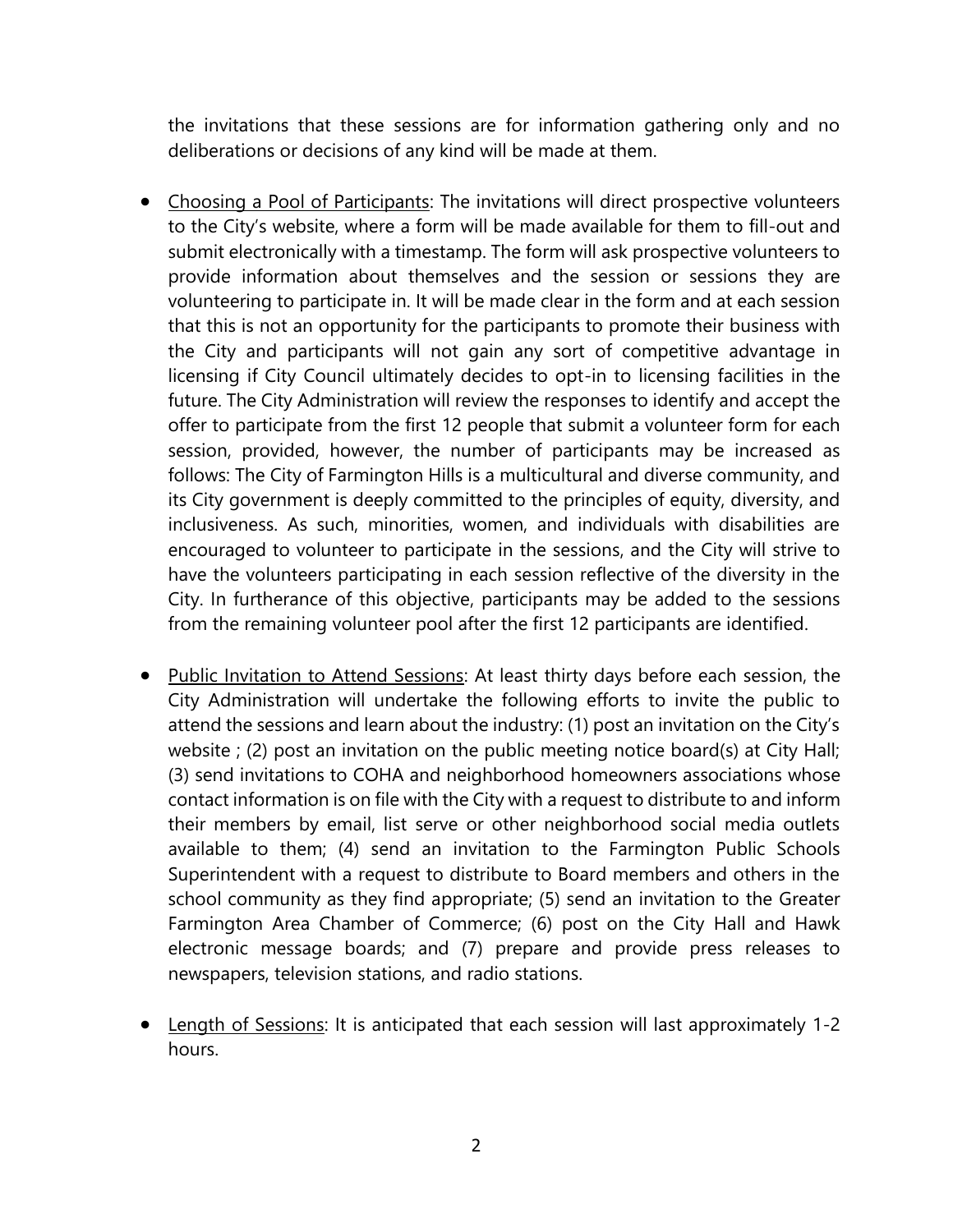- Facilitator & City Attendees: Mr. Arroyo, the City's Planning Consultant, will lead and facilitate these sessions. Representatives of various City Departments will also attend the sessions.
- Session Format: Each session will be a question and answer format with a list of City questions tailored for each session. Those questions will be prepared by the City Staff and distributed to the participants *in advance of the session*. Doing so will provide participants an opportunity to consider which questions are relevant to them and prepare useful input ahead of time. The questions will be intended to elicit information necessary for the City to gain a better understanding of how these types of commercial businesses operate, what they look like, how they address community concerns, how they might impact public safety and the character of the community, etc. It is anticipated that the sessions will be held via Zoom and livestreamed on YouTube. Members of the public in attendance at the sessions will also be provided an opportunity to ask questions of the volunteers about the types of cannabis businesses that are the subject of the session. Questions from the public will be submitted in writing through email or zoom chat, and at the end of each session, to the extent time permits and the questions have not already been addressed, the facilitator will present the questions to the panel of industry volunteers.
- Session Videos and Report to Council: The sessions will be videotaped and a representative of the Clerk's Office will take notes to assist in the preparation of a report to Council of the information learned at each session. Once the sessions and report are completed, the report and videos will be provided to Council and also made available to the public by posting on the City's website.

#### **II. Information Gathering From Other Municipalities.**

The City Staff will reach out to the Michigan Municipal League (MML) and other communities for resource materials, sample ordinances, and the issues encountered and experiences of (good and bad) other communities that have opted-in to allowing medical and/or recreational commercial cannabis establishments in their communities. As a practical matter, it may be difficult to coordinate and elicit volunteers to participate in a group meeting/session for these purposes. Therefore, in order to engender a more open and free dissemination of information and experiences from other communities, this effort will be undertaken by the City Manager with other staff members on a more individualized basis. Information from the MML is expected to be helpful in this regard. Some of the key bits of information to extract from this effort are the amount of actual fee and tax revenue generated by these communities from opting-in, and what they anticipate the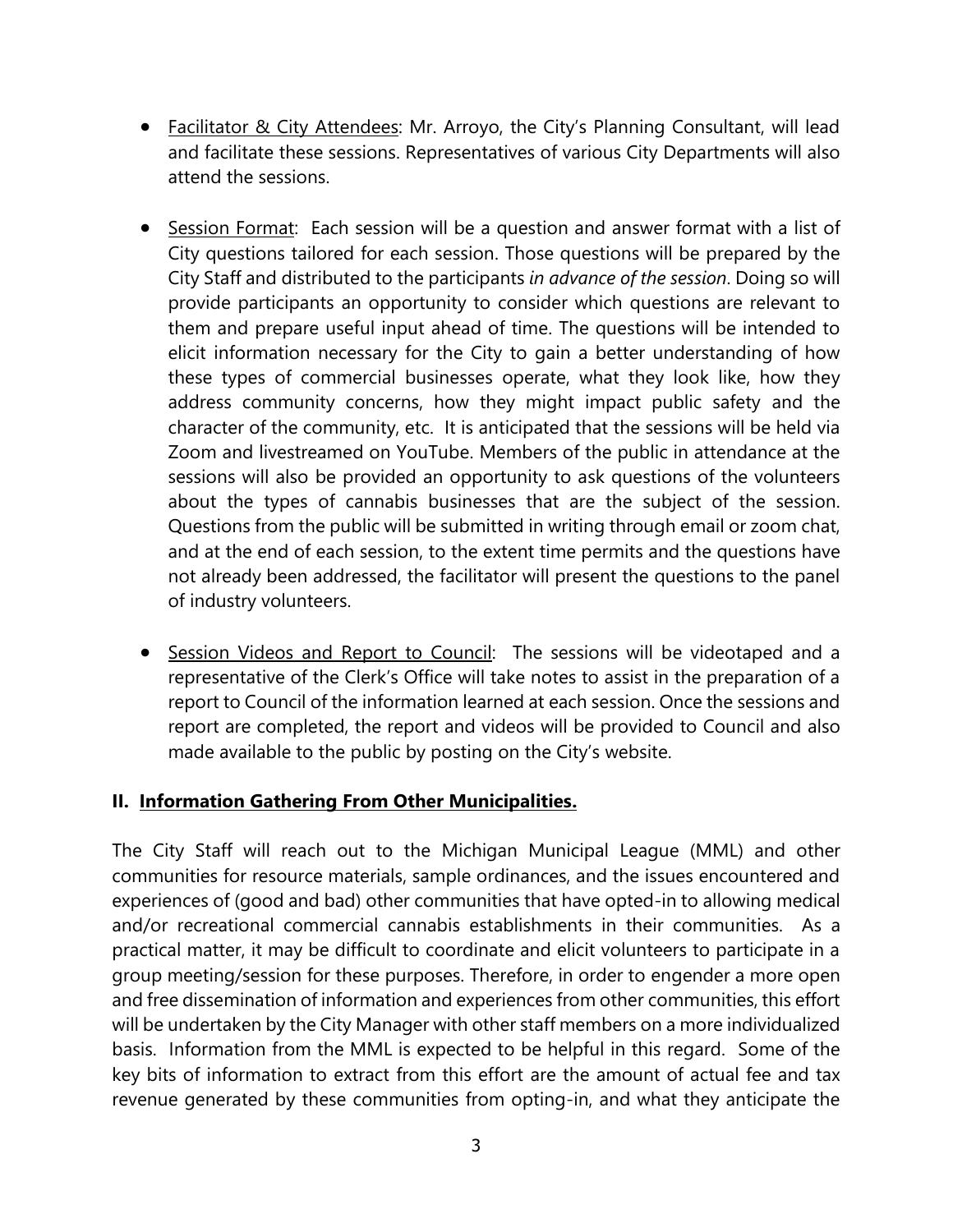future holds in that regard, as well as information regarding local social equity programs, challenges and administrative demands in managing licenses issued in the community, and unexpected impacts on the community (positive and negative). Once this effort is completed, the information learned will be added to the report to Council, which will be made available to the public by posting on the City's website.

## **III. Public Outreach.**

Following the industry sessions and information gathering from other municipalities, the City Council will hold 2 public workshop sessions for the purpose of receiving feedback, comments, and input from the community based on what has been learned from the industry sessions and information gathering. The following is the proposed process for holding these sessions:

- Public Invitation: The City Administration will extend a public invitation to members of the community (both residents and businesses) to attend and participate in one or more of these sessions. The invitation will encourage those wishing to attend to visit the City's website and review the report and videos relating to the information learned from the industry and other municipalities prior to attending the public workshops as those resources may answer many of their questions.
- Outreach Effort. At least 30 days prior to the first public workshop session, the City Administration will undertake the following efforts to invite the public to attend a session and learn about the industry: (1) post the invitation on the City's website; (2) post the invitation on the public meeting notice board(s) at City Hall; (3) send invitations to COHA and neighborhood homeowners associations whose contact information is on file with the City with a request to distribute to and inform their members by email, listserves or other neighborhood social media outlets available to them; (4) send an invitation to the Farmington Public Schools Superintendent with a request to distribute to Board members and others in the school community as they find appropriate; send an invitation to the Greater Farmington Area Chamber of Commerce; (6) post on the City Hall and Hawk electronic message boards; and (7) prepare and provide press releases to newspapers, television stations, and radio stations.
- Session Format: The intended purpose of holding more than one session is to accommodate the public's varying work and personal schedules. As such, each session will have the same format, which will be as follows: